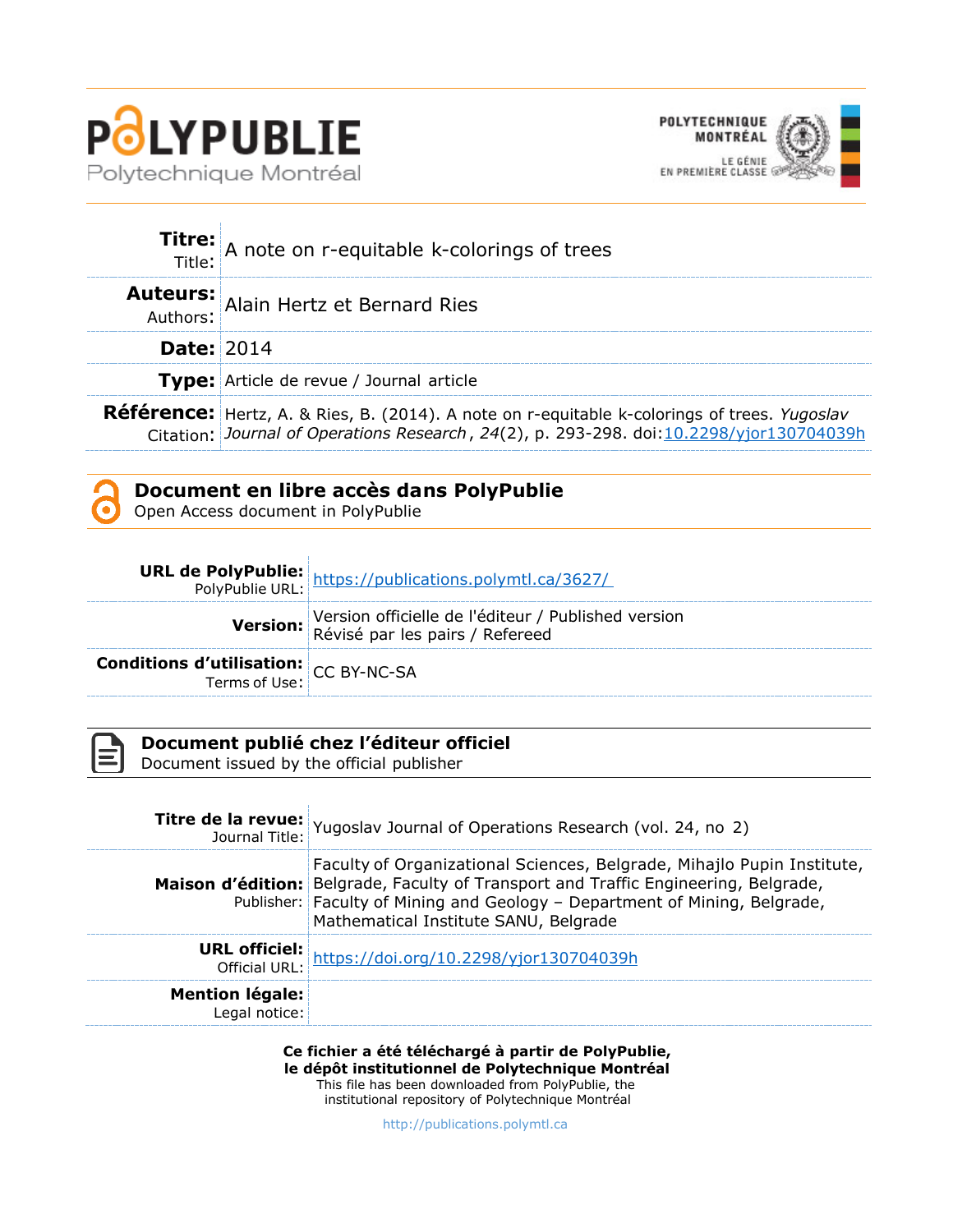Yugoslav Journal of Operations Research 24 (2014) Number 2, 293 - 298 DOI: 10.2298/YJOR130704039H

# A NOTE ON R-EQUITABLE K-COLORINGS OF TREES

### Alain HERTZ

Ecole Polytechnique de Montréal and GERAD Montréal, Canada alain.hertz@gerad.ca

#### Bernard RIES

PSL, Université Paris-Dauphine 75775 Paris Cedex 16, France CNRS, LAMSADE UMR 7243 bernard.ries@dauphine.fr

Received: July 2013 / Accepted: November 2013

Abstract: A graph  $G = (V, E)$  is r-equitably k-colorable if there exists a partition of V into k independent sets  $V_1, V_2, \dots, V_k$  such that  $|V_i| - |V_j| | \leq r$  for all  $i, j \in \{1, 2, \dots, k\}$ . In this note, we show that if two trees  $T_1$  and  $T_2$  of order at least two are r-equitably k-colorable for  $r \geq 1$  and  $k \geq 3$ , then all trees obtained by adding an arbitrary edge between  $T_1$  and  $T_2$  are also r-equitably k-colorable.

Keywords: Trees, equitable coloring, independent sets.

MSC: 05C15, 05C69.

## 1 INTRODUCTION

All graphs in this paper are finite, simple and loopless. Let  $G = (V, E)$  be a graph. We denote by  $|G|$  its order, i.e, the number of vertices in G. For a vertex  $v \in V$ , let  $N(v)$  denote the set of vertices in G that are adjacent to v.  $N(v)$  is called the neighborhood of v and its elements are neighbors of v. The degree of vertex v, denoted by  $deg(v)$ , is the number of neighbors of v, i.e.,  $deg(v) = |N(v)|$ .  $\Delta(G)$ denotes the maximum degree of G, i.e.,  $\Delta(G) = \max\{deg(v) | v \in V\}$ . For a set  $V' \subseteq V$ , we denote by  $G - V'$  the graph obtained from G by deleting all vertices in  $V'$  as well as all edges incident to at least one vertex of  $V'$ .

An *independent set* in a graph  $G = (V, E)$  is a set  $S \subseteq V$  of pairwise nonadjacent vertices. The maximum size of an independent set in a graph  $G = (V, E)$  is called the *independence number* of G and denoted by  $\alpha(G)$ .

A k-coloring c of a graph  $G = (V, E)$  is a partition of V into k independent sets which we will denote by  $V_1(c), V_2(c), \cdots, V_k(c)$  and refer to as *color classes*.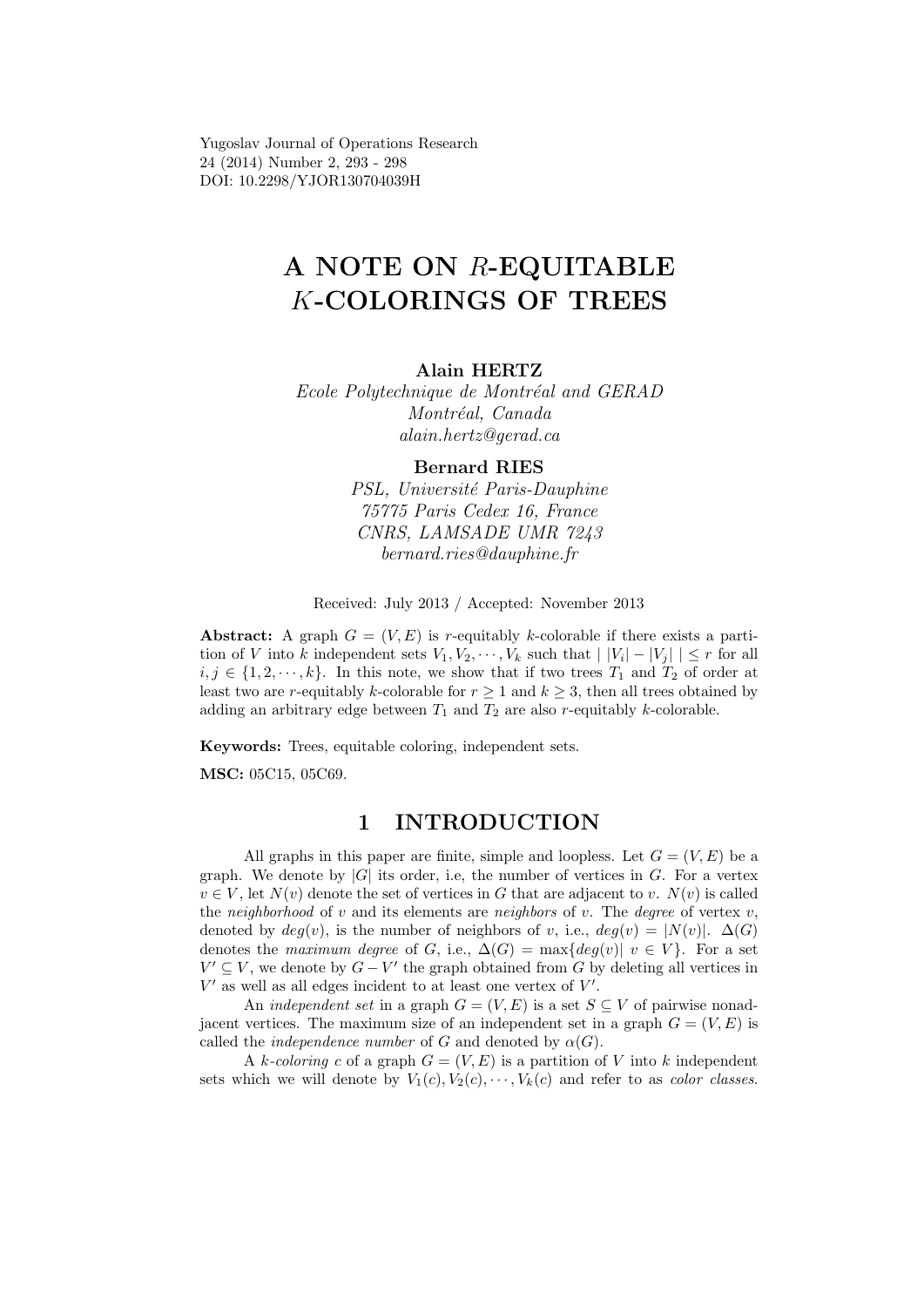The cardinality of a largest color class with respect to a coloring  $c$  will be denoted by  $Max_c$ . A graph G is r-equitably k-colorable, with  $r \ge 1$  and  $k \ge 2$ , if there exists a k-coloring c of G such that  $|V_i(c)| - |V_j(c)| \leq r$  for all  $i, j \in \{1, 2, \dots, k\}$ . Such a coloring is called an  $r$ -equitable k-coloring of  $G$ . A graph which is 1-equitably k-colorable is simply said to be equitably k-colorable.

The notion of equitable colorability was introduced in [8] and has been studied since then by many authors (see  $[2, 3, 4, 5, 6, 7, 9]$ ). In  $[3]$ , the authors gave a complete characterization of trees which are equitably k-colorable. This result was then generalized to forests in [2]. More precisely, for a forest  $F = (V, E)$ , let  $\alpha^*(F) = \min{\alpha(F - N[v]) | v \in V \text{ and } deg(v) = \Delta(F)}$ 

**Theorem 1.1** ([2]) Suppose  $F = (V, E)$  is a forest and  $k \geq 3$  is an integer. Then F is equitably k-colorable if and only if  $k \geq \lceil \frac{|F|+1}{\alpha^*(F)+2} \rceil$ .

This result can easily be generalized to  $r$ -equitable  $k$ -colorings.

**Theorem 1.2** ([1]) Suppose  $F = (V, E)$  is a forest and  $r \geq 1, k \geq 3$  are two integers. Then F is r-equitably k-colorable if and only if  $k \geq \lceil \frac{|F|+r}{\alpha^*(F)+r+1} \rceil$ .

**Proof:** Suppose F is r-equitably k-colorable for  $r \ge 1$  and  $k \ge 3$ . Let v be a vertex in F such that  $deg(v) = \Delta(F)$  and  $\alpha(F - N[v]) = \alpha^*(F)$ . Clearly, for such a coloring, there are at most  $\alpha^*(F) + 1$  vertices in the color class that contains v. It follows that all other color classes contain at most  $\alpha^*(F) + r + 1$  vertices. Thus  $|F| \le \alpha^*(F) + 1 + (k-1)(\alpha^*(F) + r + 1) = k(\alpha^*(F) + r + 1) - r$ , and we therefore have  $k \geq \lceil \frac{|F|+r}{\alpha^*(F)+r+1} \rceil$ .

Conversely, let  $k \geq \lceil \frac{|F|+r}{\alpha^*(F)+r+1} \rceil$ . Consider the forest  $F' = (V', E')$  obtained from F by adding  $r-1$  new isolated vertices. Then  $|F'| = |F| + r - 1$  and  $\alpha^*(F') =$  $\alpha^*(F)+r-1$ . Thus  $k\geq \lceil \frac{|F|+r}{\alpha^*(F)+r+1} \rceil = \lceil \frac{|F'|+1}{\alpha^*(F')+2} \rceil$ . By Theorem 1.1,  $F'$  is equitably k-colorable. Restricting the color classes to V gives an r-equitable k-coloring of  $F$ .

In this note, we are interested in a different sufficient condition for a tree to be r-equitably k-colorable. More precisely, given a tree  $T = (V, E)$  and an edge  $e \in E$  such that its removal from T creates two trees  $T_1$  and  $T_2$  of order at least two, we show that if both  $T_1$  and  $T_2$  are r-equitably k-colorable, for  $r \geq 1$  and  $k \geq 3$ , then T is also r-equitably k-colorable. We also explain why  $|T_1|, |T_2| \geq 2$  and  $k \geq 3$ are necessary conditions.

# 2 A SUFFICIENT CONDITION

Consider a tree T and two integers  $r \geq 1$  and  $k \geq 3$ . Let c be an arbitrary requitable k-coloring of the vertex set of T such that  $|V_1(c)| \ge |V_2(c)| \ge \cdots \ge |V_k(c)|$ . Then there may be vertices in  $T$  which are forced to be colored with color  $k$ . Indeed, if for instance T is a star on  $(k-1)r + k$  vertices, then the vertex v of degree > 1 necessarily belongs to  $V_k(c)$  and actually  $V_k(c) = \{v\}$ . Furthermore, we have  $|V_i(c)| = r + 1$  for  $i \in \{1, 2, \dots, k-1\}$ . It turns out that this is no longer true for colors  $1, 2, \dots, k-1$ , as shown in the following property.

**Lemma 2.1** Consider an r-equitably k-colorable tree  $T$  of order at least two, where  $r \geq 1$  and  $k \geq 3$ . Also, let  $\ell$  be any element in  $\{1, 2, \dots, k-1\}$ . Then, for any vertex u in T, there exists an r-equitable k-coloring c of T with  $|V_i(c)| \geq |V_i(c)|$  for all  $1 \leq i \leq j \leq k$  such that  $u \notin V_{\ell}(c)$ .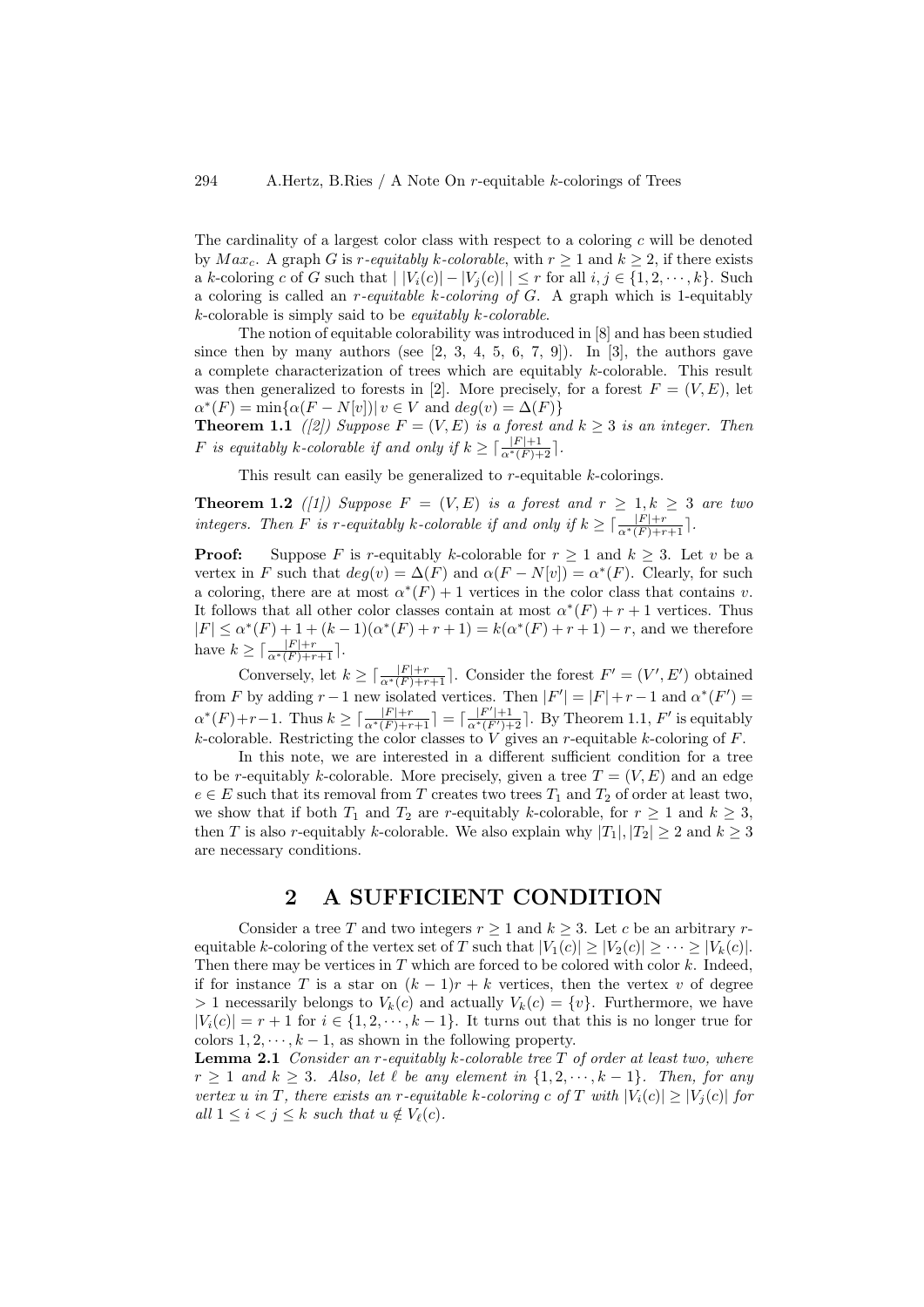**Proof:** Suppose the lemma is false. We then clearly have  $|T| \geq 3$ . Let c be an r-equitable k-coloring of T with  $|V_i(c)| \geq |V_i(c)|$  for all  $1 \leq i \leq j \leq k$ . Among all such colorings we choose one such that, for each  $t = 1, 2, \dots, k$ , there is no r-equitable k-coloring c' of T with  $|V_i(c)| = |V_i(c')|$  for  $i = 1, 2, \dots, t - 1$  and  $\max_{i=t}^k \{|V_i(c')|\} < |V_t(c)|$ . In other words,  $Max_c = |V_1(c)|$  is minimum among all r-equitable k-colorings of T,  $|V_2(c)|$  is mininum among all r-equitable k-colorings c' of T with  $Max_{c'} = Max_c$ , and so on.

Let  $\ell \in \{1, 2, \dots, k-1\}$  be an integer for which the lemma does not hold. We define  $x = 1$ ,  $y = 2$ ,  $z = 3$  if  $\ell = 1$ , and  $x = \ell - 1$ ,  $y = \ell$ ,  $z = \ell + 1$  if  $\ell > 1$ . Since we assume that the lemma is false, it follows that  $u \in V_{\ell}(c)$ , which means that  $u \in V_x(c)$  if  $\ell = 1$  and  $u \in V_y(c)$  if  $\ell > 1$ . Then  $|V_x(c)| > |V_y(c)|$ , otherwise we could assign color x to all vertices in  $V_y(c)$  and color y to all vertices in  $V_x(c)$  to obtain an r-equitable k-coloring c' with  $u \notin V_{\ell}(c')$ , a contradiction. Similarly, we must have  $|V_y(c)| > |V_z(c)|$  when  $\ell > 1$  since otherwise we could assign color y to all vertices in  $V_z(c)$  and color z to all vertices in  $V_y(c)$ , and thus the lemma would hold.

We define F as the subgraph of T induced by  $V_x(c) \cup V_y(c) \cup V_z(c)$ . If F is disconnected, we add some edges to make  $F$  become a tree  $T'$  such that no two adjacent vertices have the same color with respect to c; otherwise we set  $T' = F$ . Let V' denote the vertex set of T'. Moreover, for  $q = y$  or z, we denote  $\overline{q} = y + z - q$ . This implies that  $\overline{q} = z$  if  $q = y$  and  $\overline{q} = y$  if  $q = z$ . We start by proving the following two claims.

Claim 1: There exists no r-equitable 3-coloring c' of T' (using colors  $x, y, z$ ) with  $c'(u) = c(u)$ ,  $|V_x(c')| = |V_x(c)| - 1$ ,  $|V_q(c')| = |V_q(c)| + 1$  and  $|V_{\overline{q}}(c')| = |V_{\overline{q}}(c)|$ for  $q = y$  or z.

Indeed, if such a coloring c' exists, then the assumption on c implies  $|V_q(c')|$  =  $|V_x(c)| > |V_x(c')|$ . Now we can obtain an r-equitable k-coloring  $c^*$  of T by letting  $V_x(c^*) = V_q(c')$ ,  $V_q(c^*) = V_x(c')$ , and  $V_i(c^*) = V_i(c')$  if  $i \neq x, q$ . We distinguish two cases:

- If  $\ell = 1$ , we have  $|V_1(c^*)| > \max_{i=2}^k \{|V_i(c^*)|\}$  and  $u \notin V_1(c^*)$ .
- If  $\ell > 1$ , we have  $q = y$  since otherwise  $|V_z(c')| = |V_z(c)| + 1 = |V_x(c)|$  which contradicts  $|V_x(c)| > |V_y(c)| > |V_z(c)|$ . Then  $|V_1(c^*)| \geq \cdots \geq |V_{\ell-1}(c^*)| >$  $|V_{\ell}(c^*)| \ge |V_{\ell+1}(c^*)| \ge \cdots \ge |V_k(c^*)|$  and  $u \in V_{\ell-1}(c^*)$ .

Thus, in both cases,  $c^*$  is an r-equitable k-coloring of T such that  $|V_i(c^*)| \geq |V_j(c^*)|$ for all  $1 \leq i < j \leq k$  and  $u \notin V_{\ell}(c^*)$ , a contradiction.

Claim 2: No leaf of T', except possibly u, is in  $V_x(c)$ .

Indeed, assume T' has a leaf  $v \neq u$  in  $V_x(c)$  and let w be its unique neighbor in T'. We can change the color of v from x to  $\overline{c(w)}$  to obtain an r-equitable 3coloring c' of T' with  $c'(u) = c(u)$ ,  $|V_x(c')| = |V_x(c)| - 1$ ,  $|V_{\overline{c(w)}}(c')| = |V_{\overline{c(w)}}(c)| + 1$ and  $|V_{c(w)}(c')| = |V_{c(w)}(c)|$ , contradicting Claim 1.

Let  $\mathbf{vec}$  be the oriented rooted tree obtained from  $T'$  by orienting the edges from root u to the leaves. Let us partition the vertices in  $V_x(c)$  into subsets  $U_1, \dots, U_p$  such that  $U_q$   $(q = 1, 2, \dots, p)$  contains all vertices in  $V_x(c)$  having no successor in  $V_x(c) - \bigcup_{j=1}^{q-1} U_j$ . For a vertex  $v \in U_1$ , let  $L(v)$  denote the set of leaves in  $\mathbf{vec}$  having v as predecessor.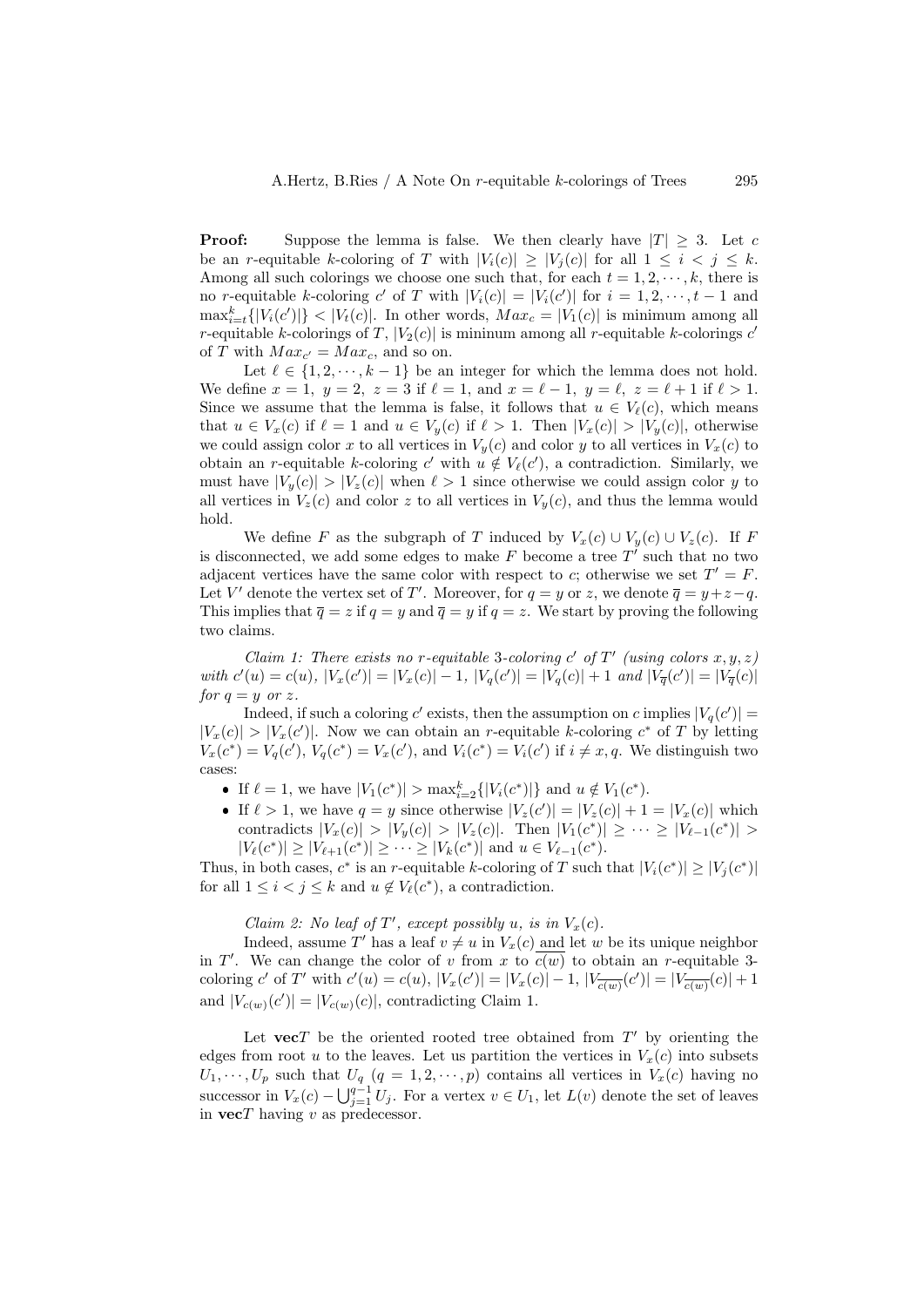If  $|L(v)| = 1$  for some  $v \in U_1$ , then let  $P = v \to s_1 \to \cdots \to s_a$  denote the path from v to the leaf  $s_a$  in  $L(v)$ . If  $v = u$  (and hence  $\ell = 1$  since  $u \in V_x(c)$ ) then T' is a chain with only one vertex in  $V_x(c)$ , which means that  $V_y(c) = V_z(c) = \emptyset$ since  $|V_x(c)| > |V_y(c)| \ge |V_z(c)|$ . Thus T' has only one vertex, namely u, and since  $u \in V_1(c)$  this implies that T has only one vertex, a contradiction. Hence  $v \neq u$ . Let w be the predecessor of v in  $\mathbf{vec}T$ :

- if  $c(w) = c(s_1)$ , we change the color of v to  $\overline{c(w)}$  to obtain an r-equitable 3-coloring c' of T' with  $c'(u) = c(u)$ ,  $|V_x(c')| = |V_x(c)| - 1$ ,  $|V_{\overline{c(w)}}(c')| =$  $|V_{\overline{c(w)}}(c)| + 1$  and  $|V_{c(w)}(c')| = |V_{c(w)}(c)|$ , contradicting Claim 1;
- if  $c(w) \neq c(s_1)$ , we assign color  $c(s_1)$  to v, color  $c(s_{j+1})$  to  $s_j$   $(j = 1, 2, ..., a-1)$ , and color x to  $s_a$ ; we obtain an r-equitable 3-coloring c' of T' with  $|V_i(c')|$  =  $|V_i(c)|$   $(i = x, y, z)$ ,  $c'(u) = c(u)$  and a leaf  $s_a \in V_x(c')$ . But this contradicts Claim 2.

We therefore conclude that  $|L(v)| \geq 2$  for all  $v \in U_1$ . By denoting  $W_1 = \bigcup_{v \in U_1} L(v)$ , we get  $|W_1| \geq 2|U_1|$ . For each set  $U_q$ , with  $q > 1$ , we will now construct a set  $W_q$ containing vertices in  $V_y(c) \cup V_z(c)$  that are successors of vertices in  $U_q$  but not successors of vertices in  $U_{q-1}$ . So let v be any vertex in  $U_q$  ( $q > 1$ ). If v has at least 2 immediate successors in  $\mathbf{vec}$ , we add two of them to  $W_q$ . If v has a unique immediate successor in  $\mathbf{vec}T$ , then let  $P = v \to s_1 \to \cdots \to s_a \to v'$  denote a path from v to a vertex  $v' \in U_{q-1}$ . If  $a > 1$ , we add  $s_1$  and  $s_2$  to  $W_q$ . If  $a = 1$  and  $s_1$ has an immediate successor  $w \notin V_x(c)$ , then we add  $s_1$  and w to  $W_q$ . Assume now that  $a = 1$  and all the immediate successors of  $s_1$  are in  $V_x(c)$ . We will prove that such a case is not possible.

- If  $v \neq u$ , then v has a predecessor w in **vec**T. We must have  $c(w) = \overline{c(s_1)}$ , otherwise we could assign color  $c(s_1)$  to v to obtain an r-equitable 3-coloring c' of T' with  $c'(u) = c(u)$ ,  $|V_x(c')| = |V_x(c)| - 1$ ,  $|V_{\overline{c(s_1)}}(c')| = |V_{\overline{c(s_1)}}(c)| + 1$ and  $|V_{c(s_1)}(c')| = |V_{c(s_1)}(c)|$ , contradicting Claim 1. But now we can assign color  $c(s_1)$  to v and assign color  $\overline{c(s_1)}$  to  $s_1$  to obtain an r-equitable 3-coloring c' of T' with  $c'(u) = c(u)$ ,  $|V_x(c')| = |V_x(c)| - 1$ ,  $|V_{\overline{c(s_1)}}(c')| = |V_{\overline{c(s_1)}}(c)| + 1$ and  $|V_{c(s_1)}(c')| = |V_{c(s_1)}(c)|$ , contradicting Claim 1.
- If  $v = u$ , then  $\ell = 1$  since  $u \in V_x(c)$ . By assigning color  $c(s_1)$  to u and color  $\overline{c(s_1)}$  to  $s_1$ , we obtain an r-equitable 3-coloring c' of T' with  $|V_x(c')|$  =  $|V_x(c)| - 1$ ,  $|V_{\overline{c(s_1)}}(c')| = |V_{\overline{c(s_1)}}(c)| + 1$  and  $|V_{c(s_1)}(c')| = |V_{c(s_1)}(c)|$ . It follows from the assumptions on c that  $|V_{\overline{c(s_1)}}(c')| = |V_x(c)| > |V_{c(s_1)}(c)| = |V_{c(s_1)}(c')|$ . Thus the lemma would hold, a contradiction.

In summary, we have  $|W_q| \geq 2|U_q|$ . Since all sets  $W_q$  are disjoint, we have

$$
|V_y(c)| + |V_z(c)| \ge \sum_{q=1}^p |W_q| \ge \sum_{q=1}^p 2|U_q| = 2|V_x(c)|.
$$

Hence  $|V_y(c)|$  or  $|V_z(c)|$  is larger than or equal to  $|V_x(c)|$ , a contradiction.

Lemma 2.1 allows us to show our main result.

**Theorem 2.2** Let  $T_1$  and  $T_2$  be two trees or order at least two. If both  $T_1$  and  $T_2$ are r-equitably k-colorable for  $r \geq 1$  and  $k \geq 3$ , then a tree T obtained by adding an arbitrary edge between  $T_1$  and  $T_2$  is also r-equitably k-colorable.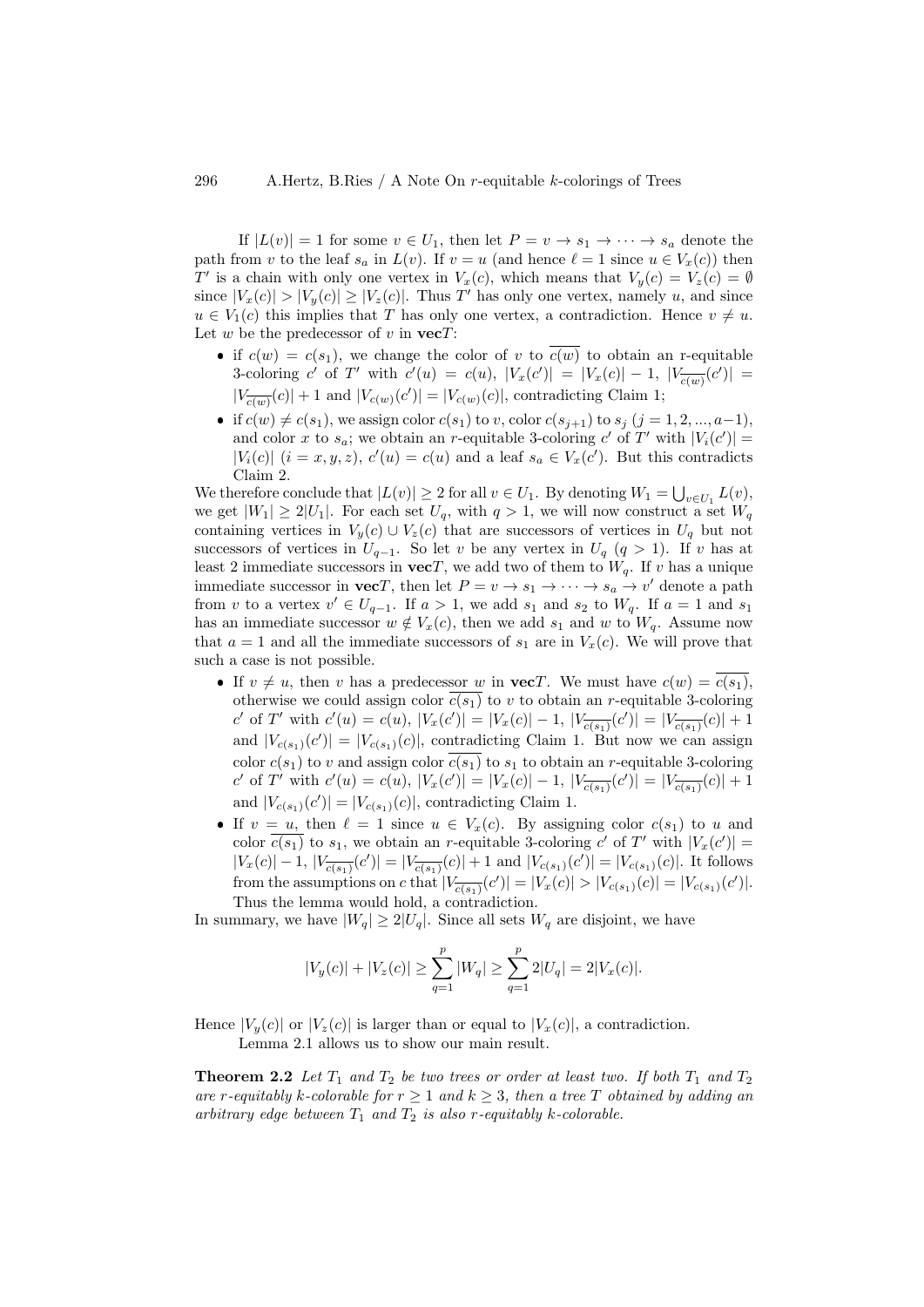**Proof:** Consider an *r*-equitable *k*-coloring c of  $T_1$  and an *r*-equitable *k*-coloring c' of  $T_2$  such that  $|V_i(c)| \geq |V_j(c)|$  and  $|V_i(c')| \geq |V_j(c')|$  for all  $1 \leq i < j \leq k$ . Let u be a vertex in  $T_1$  and v a vertex in  $T_2$ , and let T be the tree obtained by adding an edge which joins u and v. According to Lemma 2.1, we may assume that  $v \notin V_1(c')$ . Hence  $v \in V_{k-\ell+1}(c')$  for some  $\ell \in \{1, 2, \dots, k-1\}$  and it follows from Lemma 2.1 that we may assume that  $u \notin V_{\ell}(c)$ . We can therefore construct a k-coloring  $c^*$  of T such that  $V_i(c^*) = V_i(c) \cup V_{k-i+1}(c'), i = 1, 2, \dots, k.$  For  $i > j$ , we have :

$$
\begin{array}{rcl}\n|V_i(c^*)| - |V_j(c^*)| & = & |V_i(c)| + |V_{k-i+1}(c')| - (|V_j(c)| + |V_{k-j+1}(c')|) \\
& = & (|V_i(c)| - |V_j(c)|) + (|V_{k-i+1}(c')| - |V_{k-j+1}(c')|).\n\end{array}
$$

Since  $V_j(c) \ge |V_i(c)|$  and  $|V_{k-j+1}(c')| \le |V_{k-i+1}(c')|$ , we have :

•  $|V_i(c^*)| = |V_i(c)|$  and  $|V_i(-r)| = |V_i(c)|$ <br>•  $|V_i(c^*)| = |V_j(c)| \ge |V_i(c)| - |V_j(c)| \ge -r;$ 

•  $|V_i(c^*)| - |V_j(c^*)| \le |V_{k-i+1}(c')| - |V_{k-j+1}(c')| \le r$ .

This proves that the considered k-coloring  $c^*$  of T is r-equitable.

Note that the condition  $k \geq 3$  in Theorem 2.2 is necessary. Indeed, if both  $T_1$  and  $T_2$  are isomorphic to a star on 3 vertices (with u being the vertex of degree two in  $T_1$  and v a leaf in  $T_2$ ) then clearly  $T_1$  and  $T_2$  are 1-equitably 2-colorable. But by adding an edge which joins  $u$  and  $v$ , we obtain a tree  $T$  which is not 1-equitably 2-colorable.

Note also that the condition in Theorem 2.2 on the number of vertices in each tree is necessary. Indeed, if  $T_1$  is an r-equitably k-colorable tree for some  $k > 3$  and  $r \geq 1$ , and if  $T_2$  contains a single vertex v, then the tree T' obtained by adding an edge which joins v and a vertex u of  $T_1$  is possibly not r-equitably k-colorable. For example, if u is the vertex of degree four in the star  $T_1$  on five vertices, and if we add a neighbor  $v$  (the single vertex in  $T_2$ ) to  $u$ , we obtain a star  $T'$  on six vertices. While  $T_1$  and  $T_2$  are clearly 1-equitably 3-colorable,  $T'$  is not 1-equitably 3-colorable. It is however not difficult to prove that if  $T$  is an  $r$ -equitably  $k$ -colorable tree for some  $k \geq 2$  and  $r \geq 1$ , then the tree T' obtained by adding a new vertex v and making it adjacent to some vertex u of T is  $(r + 1)$ -equitably k-colorable. Indeed, given an r-equitable k-coloring c of T, we can extend it to a k-coloring  $c'$  of T' by assigning any color  $j \neq c(u)$  to v with  $j \in \{1, 2, \dots, k\}$ . If  $|V_j(c)| \geq |V_i(c)|$  for all  $i \neq j$ , then  $c'$  is  $(r + 1)$ -equitable, otherwise  $c'$  is r-equitable.

## ACKNOWLEDGEMENT

This note was written while the first author was visiting LAMSADE at the Université Paris-Dauphine and while the second author was visiting GERAD and Ecole Polytechnique de Montréal. The support of both institutions is gratefully acknowledged.

#### REFERENCES

- [1] Private communication,  $(2012)$ .
- [2] Chang, G. J., "A note on equitable colorings of forests", European Journal of Combinatorics 30 (2009) 809–812.
- [3] Chen, B.-L., Lih, K.-W., "Equitable coloring of trees", Journal of Combinatorial Theory Series B 61 (1994) 83–87.